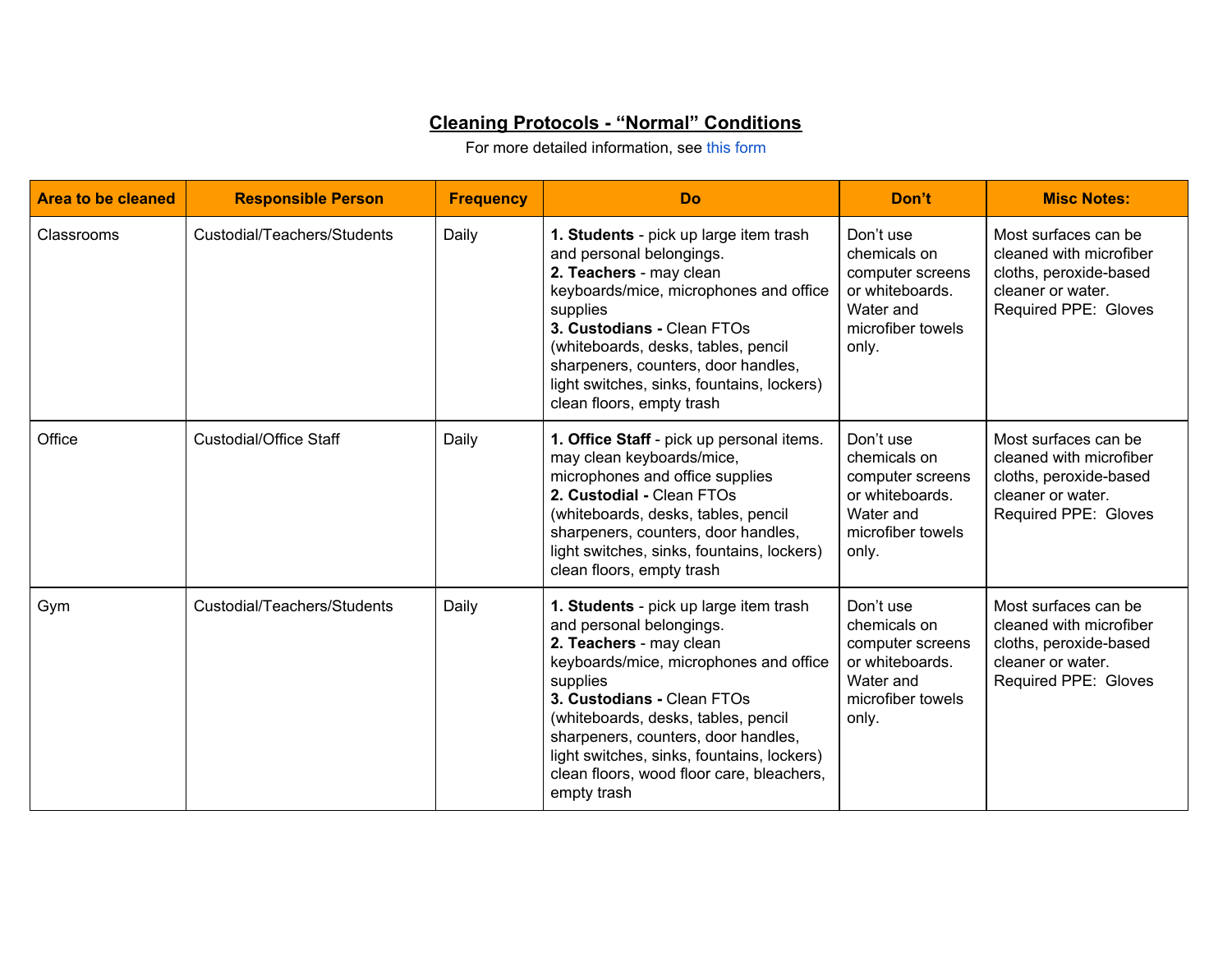| Cafeteria                            | <b>Custodial/Student Monitors/</b><br>Kitchen staff/Students            | Daily | 1. Students/Student Monitors - pick up<br>trash and personal belongings. Wipe<br>large food off table.<br>2. Custodians - floors, empty trash,<br>large spills, mop, clean tabletops. Scrub<br>floors and clean all FTOs.                                                                                                                  | Chemicals for wiping<br>tables/surfaces provided<br>by Nutrition Services.<br><b>Additional surfaces</b><br>cleaned with microfiber<br>cloths, peroxide-based<br>cleaner<br>Required PPE: Gloves |
|--------------------------------------|-------------------------------------------------------------------------|-------|--------------------------------------------------------------------------------------------------------------------------------------------------------------------------------------------------------------------------------------------------------------------------------------------------------------------------------------------|--------------------------------------------------------------------------------------------------------------------------------------------------------------------------------------------------|
| Restrooms                            | Custodians                                                              | Daily | 1. Clean and Disinfect all areas (toilets,<br>sinks, all dispensers, ADA rails, walls,<br>partitions, floors)<br>2. Empty trash<br>3. Refill disposables                                                                                                                                                                                   | All surfaces cleaned with<br>microfiber cloths,<br>peroxide-based<br>disinfectants.<br>Required PPE: Gloves                                                                                      |
| <b>Common Areas</b>                  | Custodians/Teachers/<br>Campus Security/ Student<br>Monitors/Volunteers | Daily | 1. Students - pick up large item trash<br>and personal belongings.<br>2. Teachers - may clean<br>keyboards/mice, microphones and office<br>supplies<br>3. Custodians - Clean FTOs<br>(whiteboards, desks, tables, pencil<br>sharpeners, counters, door handles,<br>light switches, sinks, fountains, lockers)<br>clean floors, empty trash | Most surfaces can be<br>cleaned with microfiber<br>cloths, peroxide-based<br>cleaner or water.<br>Required PPE: Gloves                                                                           |
| FTOs (Frequently<br>Touched Objects) | Custodians                                                              | Daily | Whiteboards, desks, tables, pencil<br>sharpeners, counters, door handles,<br>push bars, light switches, sinks,<br>fountains, lockers, appliances                                                                                                                                                                                           | PPE: Personal Protective<br>Equipment                                                                                                                                                            |
| FTOs (Frequently<br>Touched Objects) | <b>Other Staff</b>                                                      | Daily | Personal items, desk phones, cell<br>phones, desk drawer handles,<br>keyboards, microphones, staplers                                                                                                                                                                                                                                      |                                                                                                                                                                                                  |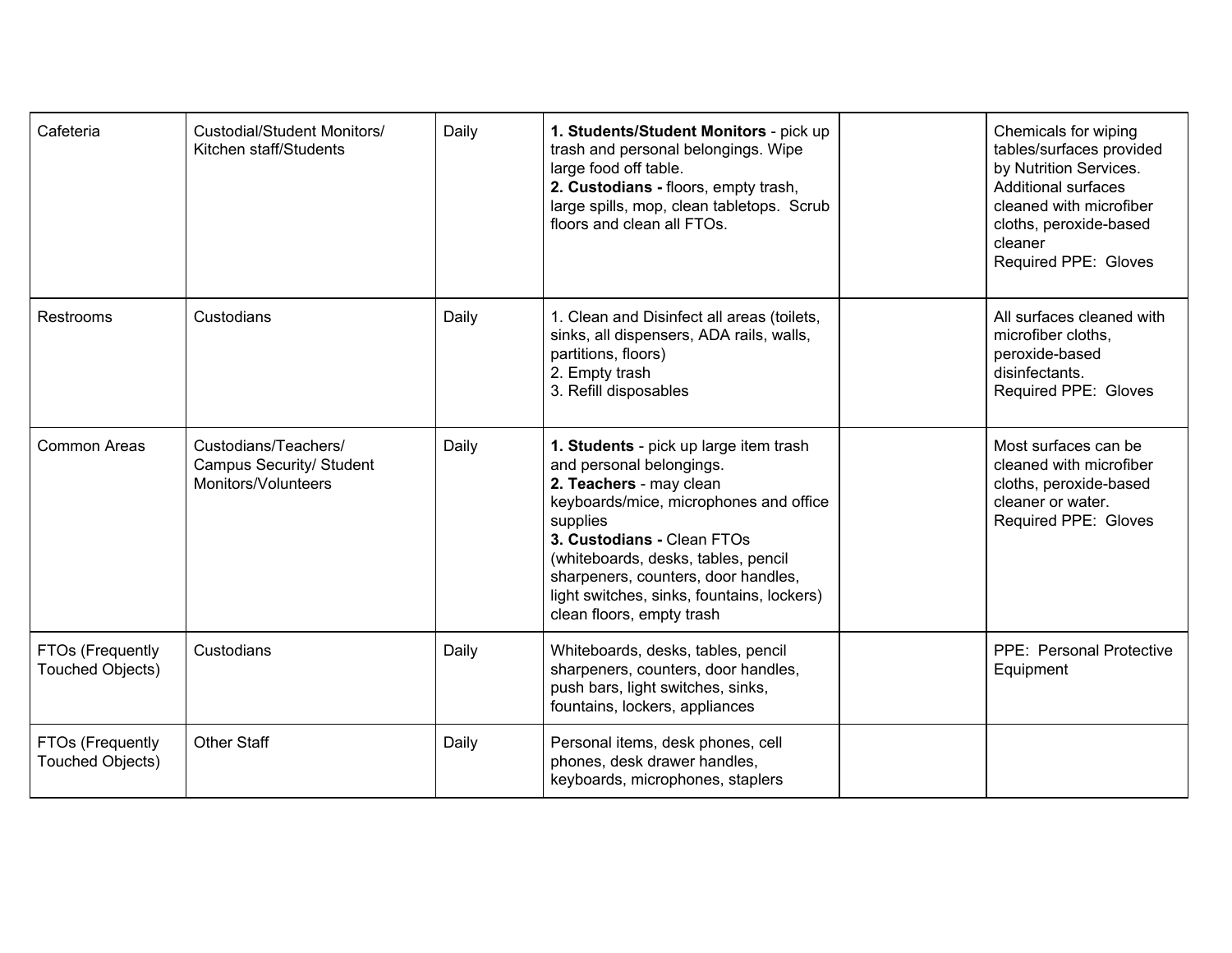## **Cleaning Protocols - Pandemic Conditions**

For more detailed information, see this [form](https://drive.google.com/file/d/0B29WCD2r69SoczlXa0FBS3RDZjQ/view?usp=sharing)

| <b>Area to be cleaned</b> | <b>Responsible Person</b>     | <b>Frequency</b> | <b>Do</b>                                                                                                                                                                                                                                                                                                                                                                                        | Don't                                                                                                                                                                        | <b>Misc Notes:</b>                                                                                                                                                                              |
|---------------------------|-------------------------------|------------------|--------------------------------------------------------------------------------------------------------------------------------------------------------------------------------------------------------------------------------------------------------------------------------------------------------------------------------------------------------------------------------------------------|------------------------------------------------------------------------------------------------------------------------------------------------------------------------------|-------------------------------------------------------------------------------------------------------------------------------------------------------------------------------------------------|
| Classrooms                | Custodial/Teachers/Students   | Daily            | 1. Students - pick up large item trash<br>and personal belongings.<br>2. Teachers - wipe FTO's periodically<br>throughout the day. Wipe<br>keyboards/mice, microphones and office<br>supplies frequently.<br>3. Custodians - Clean FTOs<br>(whiteboards, desks, tables, pencil<br>sharpeners, counters, door handles,<br>light switches, sinks, fountains, lockers)<br>clean floors, empty trash | Don't use<br>chemicals on<br>computer screens<br>or whiteboards.<br>Water and<br>microfiber towels<br>only.<br>Don't use any<br>cleaning<br>chemicals without<br>proper PPE. | Most surfaces can be<br>cleaned with microfiber<br>cloths, peroxide-based<br>cleaner or water.<br>Required PPE: Gloves<br>Use Oxivir HP in place of<br>Alpha HP for accelerated<br>disinfecting |
| Office                    | <b>Custodial/Office Staff</b> | Daily            | 1. Office Staff - pick up personal items.<br>wipe FTO's periodically throughout the<br>day. Wipe keyboards/mice,<br>microphones and office supplies<br>frequently.<br>2. Custodial - Clean FTOs<br>(whiteboards, desks, tables, pencil<br>sharpeners, counters, door handles,<br>light switches, sinks, fountains, lockers)<br>clean floors, empty trash                                         | Don't use<br>chemicals on<br>computer screens<br>or whiteboards.<br>Water and<br>microfiber towels<br>only.<br>Don't use any<br>cleaning<br>chemicals without<br>proper PPE. | Most surfaces can be<br>cleaned with microfiber<br>cloths, peroxide-based<br>cleaner or water.<br>Required PPE: Gloves<br>Use Oxivir HP in place of<br>Alpha HP for accelerated<br>disinfecting |
| Gym                       | Custodial/Teachers/Students   | Daily            | 1. Students - pick up large item trash<br>and personal belongings.<br>2. Teachers - wipe FTO's periodically<br>throughout the day. Wipe<br>keyboards/mice, microphones and office<br>supplies frequently.                                                                                                                                                                                        | Don't use<br>chemicals on<br>computer screens<br>or whiteboards.<br>Water and<br>microfiber towels                                                                           | Most surfaces can be<br>cleaned with microfiber<br>cloths, peroxide-based<br>cleaner or water.<br>Required PPE: Gloves<br>Use Oxivir HP in place of                                             |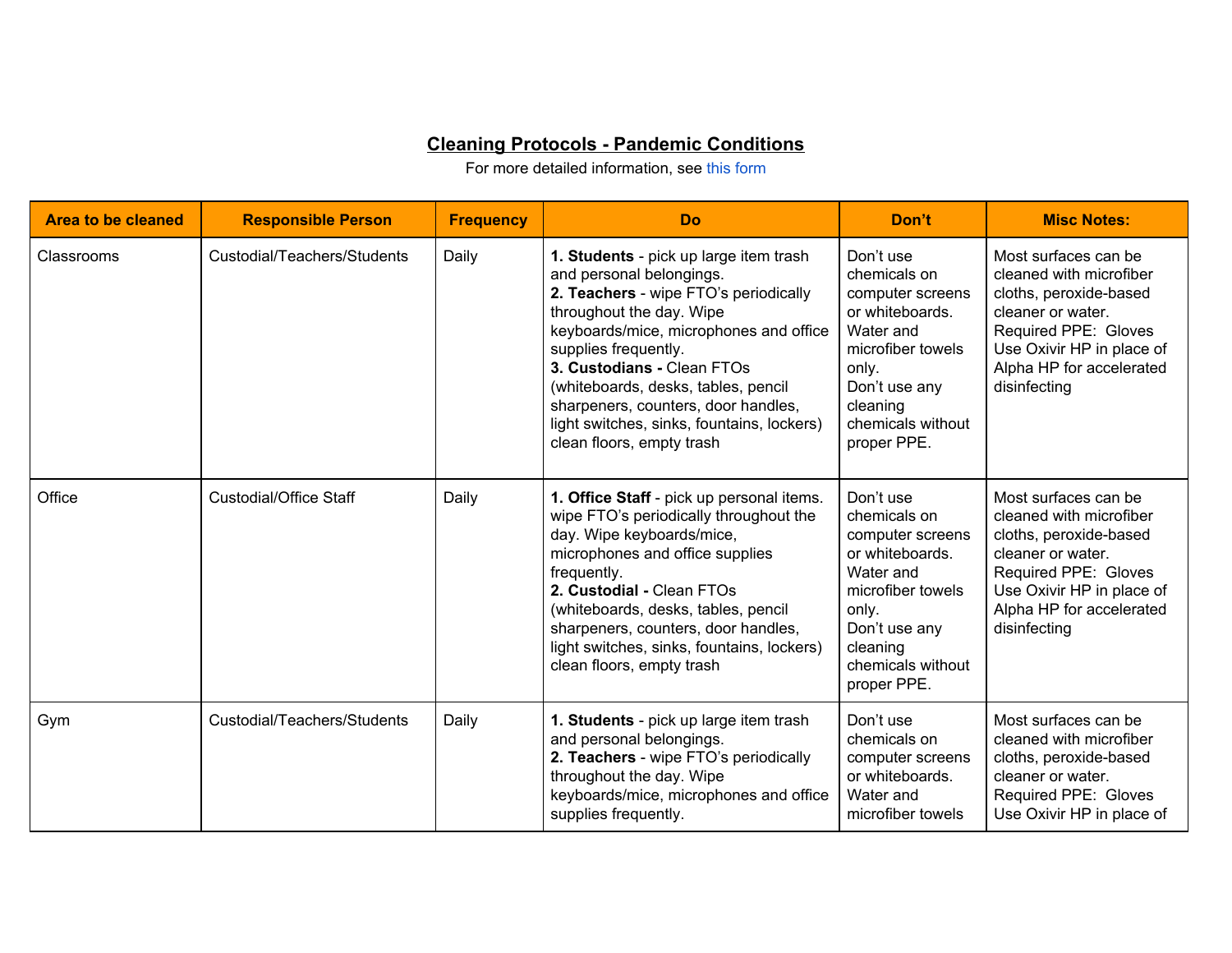|              |                                                                                |       | 3. Custodians - Clean FTOs<br>(whiteboards, desks, tables, pencil<br>sharpeners, counters, door handles,<br>light switches, sinks, fountains, lockers)<br>clean floors, wood floor care, bleachers,<br>empty trash                                                                                                                   | only.<br>Don't use any<br>cleaning<br>chemicals without<br>proper PPE. | Alpha HP for accelerated<br>disinfecting                                                                                                                                                                                                                                  |
|--------------|--------------------------------------------------------------------------------|-------|--------------------------------------------------------------------------------------------------------------------------------------------------------------------------------------------------------------------------------------------------------------------------------------------------------------------------------------|------------------------------------------------------------------------|---------------------------------------------------------------------------------------------------------------------------------------------------------------------------------------------------------------------------------------------------------------------------|
| Cafeteria    | <b>Custodial/Student Monitors/</b><br>Kitchen staff/Students                   | Daily | 1. Students/Student Monitors - pick up<br>trash and personal belongings. Wipe<br>large food off tables.<br>2. Custodians - floors, empty trash,<br>large spills, mop, clean tabletops. Scrub<br>floors and clean all FTOs.                                                                                                           | Don't use any<br>cleaning<br>chemicals without<br>proper PPE.          | Chemicals for wiping<br>tables/surfaces provided<br>by Nutrition Services.<br><b>Additional surfaces</b><br>cleaned with microfiber<br>cloths, peroxide-based<br>cleaner<br>Required PPE: Gloves<br>Use Oxivir HP in place of<br>Alpha HP for accelerated<br>disinfecting |
| Restrooms    | Custodians                                                                     | Daily | 1. Clean and Disinfect all areas (toilets,<br>sinks, all dispensers, ADA rails, walls,<br>partitions, floors)<br>2. Empty trash<br>3. Refill disposables<br>Add frequent daily checks to wipe<br>clean FTOs                                                                                                                          | Don't use any<br>cleaning<br>chemicals without<br>proper PPE.          | All surfaces cleaned with<br>microfiber cloths,<br>peroxide-based<br>disinfectants.<br>Required PPE: Gloves<br>Use Oxivir HP in place of<br>Alpha HP for accelerated<br>disinfecting                                                                                      |
| Common Areas | Custodians/Teachers/<br><b>Campus Security/ Student</b><br>Monitors/Volunteers | Daily | 1. Students - pick up large item trash<br>and personal belongings.<br>2. Teachers - wipe FTO's periodically<br>throughout the day. Wipe<br>keyboards/mice, microphones and office<br>supplies frequently.<br>3. Campus Security/Hall Monitors<br>Wipe handrails, door handles/push bars,<br>and lockers. Wiping of teaching material | Don't use any<br>cleaning<br>chemicals without<br>proper PPE.          | Most surfaces can be<br>cleaned with microfiber<br>cloths, peroxide-based<br>cleaner or water.<br>Required PPE: Gloves<br>Use Oxivir HP in place of<br>Alpha HP for accelerated<br>disinfecting                                                                           |